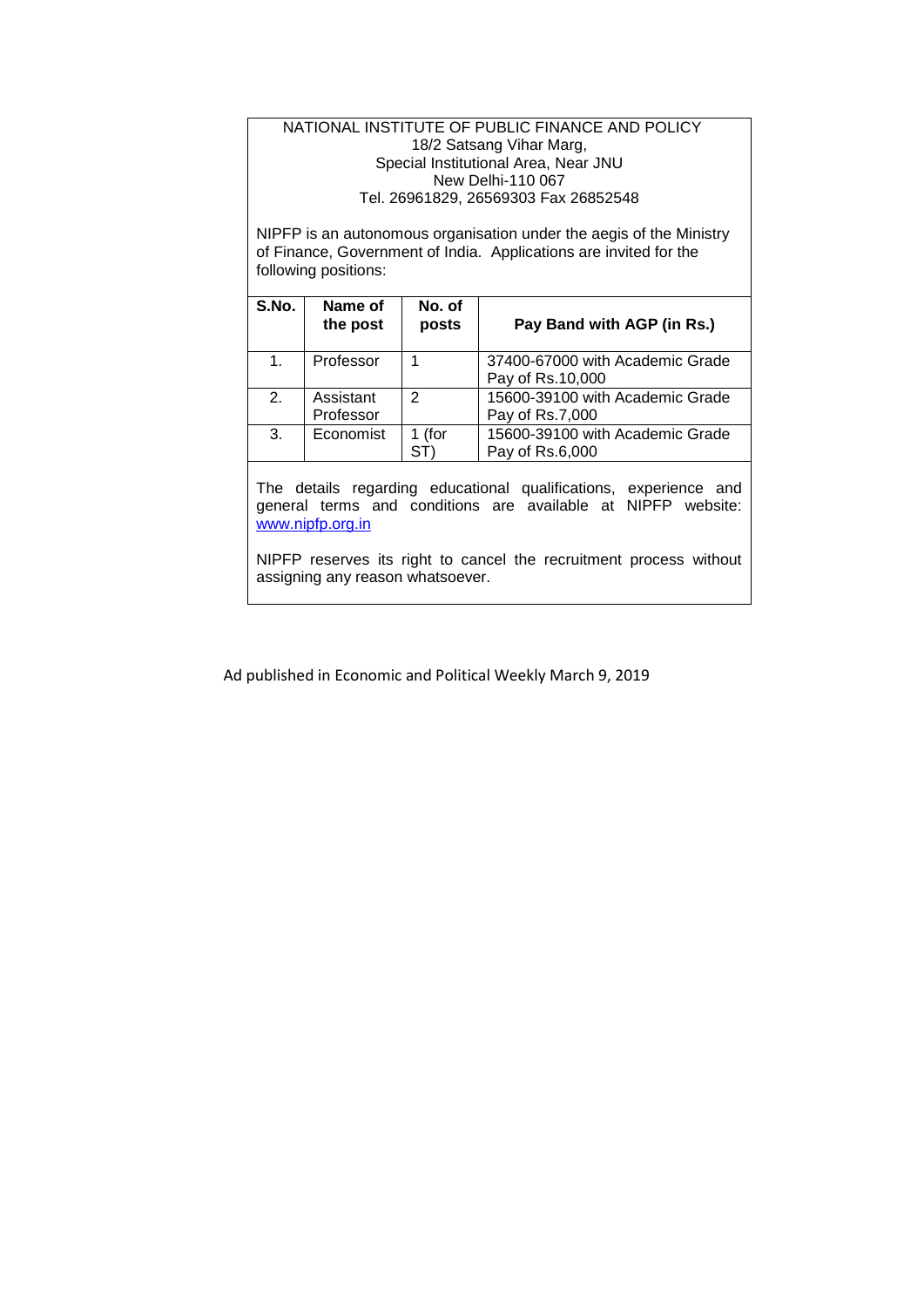# **NATIONAL INSTITUTE OF PUBLIC FINANCE AND POLICY 18/2, Satsang Vihar Marg, Spl. Institutional Area (Opp. JNU (East Gate)] New Delhi-110 067**

Tel: 26569303, 26569780, Fax: 91-11-26852548

**1. Professor (1 post] to be filled on contractual basis initially for a period of two years** (Rs.37400-67000 + Academic Grade Pay of Rs.10,000)

**Age**: preferably 45 years

### **Essential Qualifications**:

- (i) Ph.D in Economics
- (ii) Demonstrable experience in successfully collaborating and/or leading research and or evidence based policy analysis as part of a research project or programme
- (iii) Leading track record of consistent research publication in the peer reviewed economics journals.
- (iv) Ten years' experience in research or policy analysis in an area relevant to NIPFP's current research and policy focus
- (v) National and international experience in partnering with government institutions and/or multilateral institutions
- (vi) A minimum of 6 publications in peer reviewed economics journals

Selection not be confined to only those who apply.

2. **Assistant Professor [2 posts] to be filled on contractual basis initially for a period of two years** (Rs.15600-39100 + Academic Grade Pay of Rs.7,000)

**Age**: preferably 35 years

### **Essential Qualifications**

- (i) Ph. in Economics
- (ii) Demonstrable track record of research and/or policy analysis in the areas of macroeconomics and/or public economics
- (iii) At least 2 publications in the peer reviewed economics journals

**3. Economist (1 post reserved for ST candidate) to be filled on contractual basis Initially for a period of two years** (Rs.15600-39100 + Academic Grade Pay of Rs.6,000)

**Age**: Preferably 30 years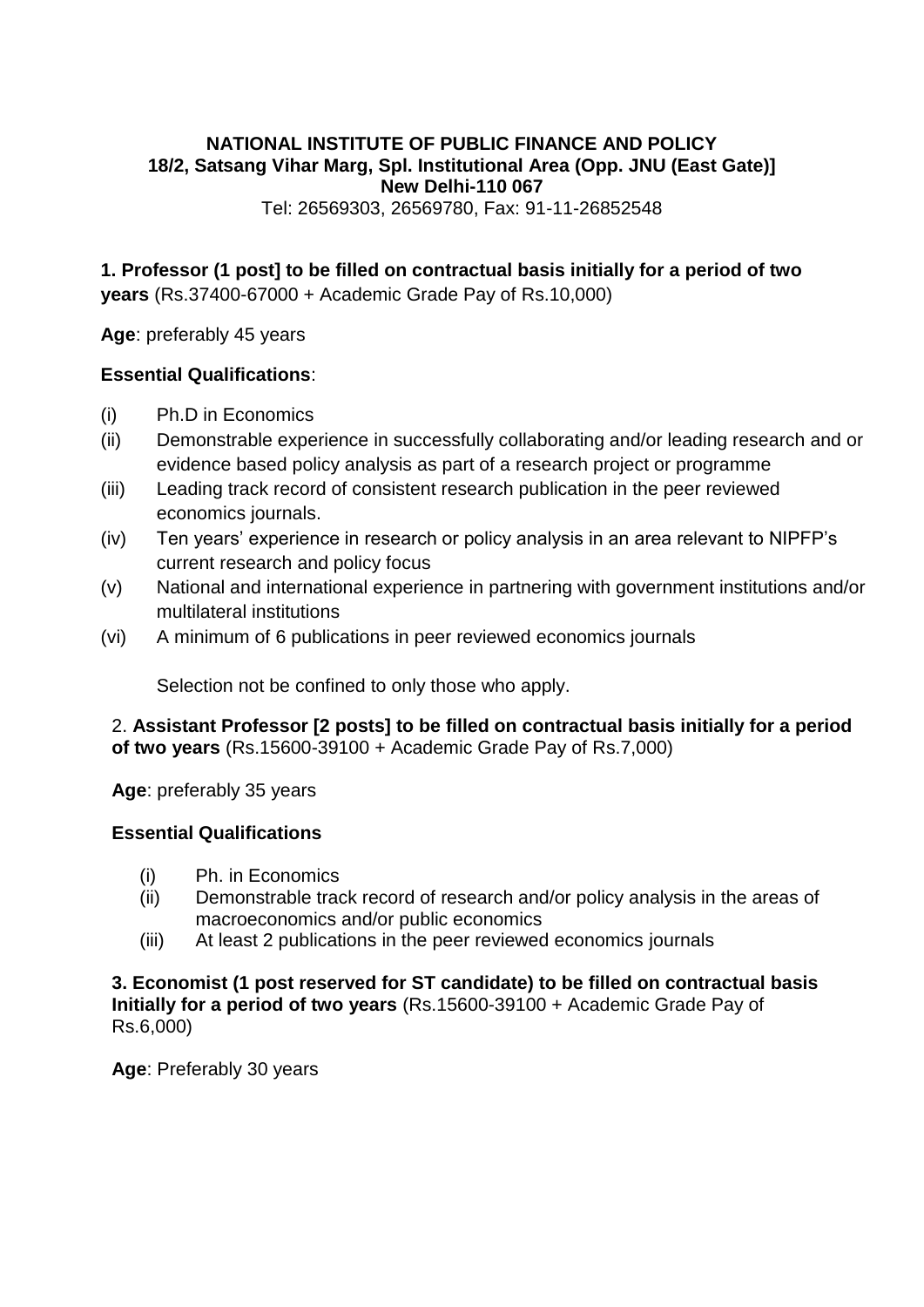# **Essential Qualifications**

- (i) High second class post-graduate degree in Economics
- (ii) Specialisation in Public Finance and knowledge of quantitative techniques

**Desirable:** 2 to 3 years research or teaching experience

ALKA MATTA **SECRETARY**